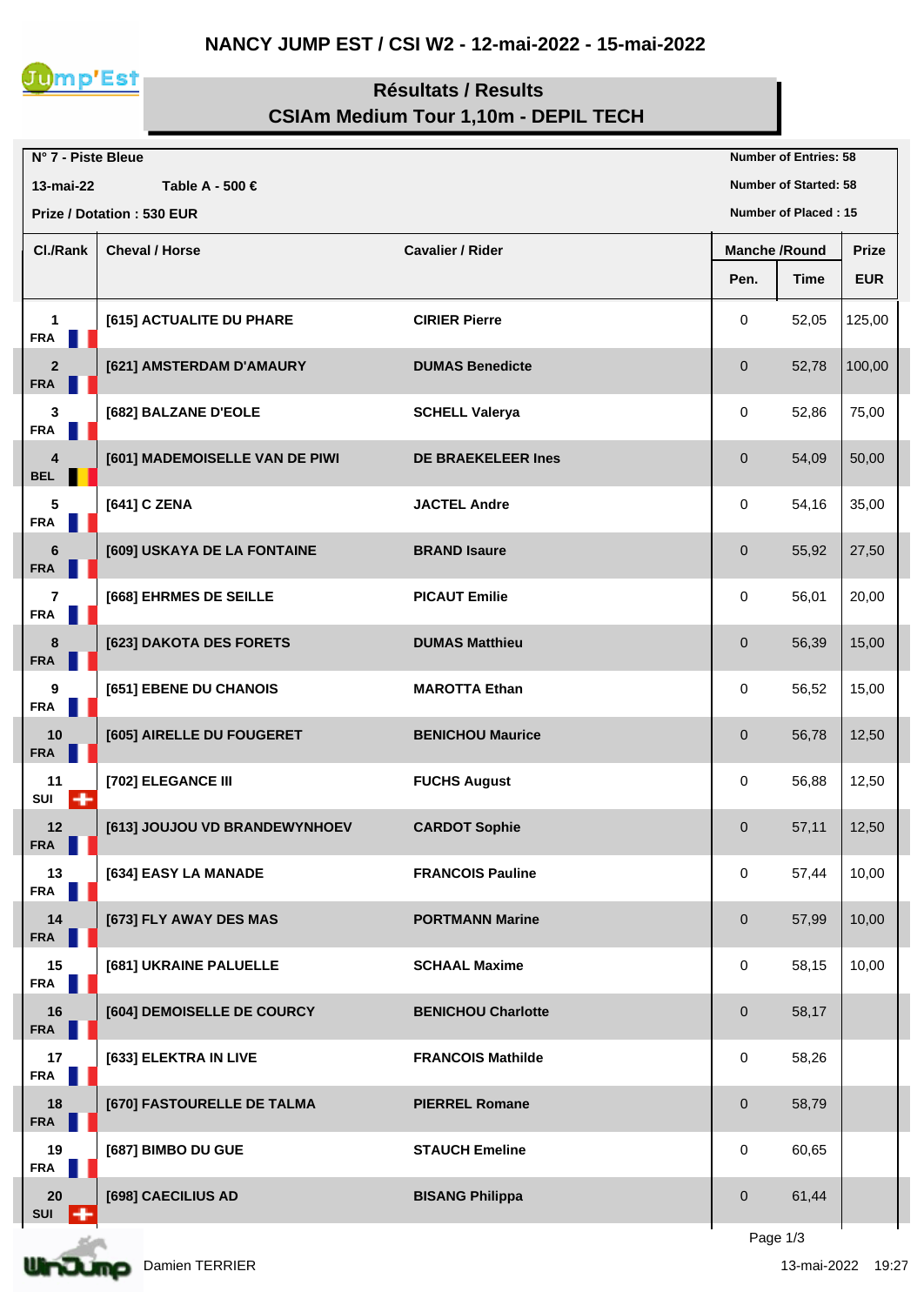| N° 7 - Piste Bleue<br>Table A - 500 €<br>13-mai-22 |                                |                              | <b>Number of Entries: 58</b><br><b>Number of Started: 58</b> |       |              |  |
|----------------------------------------------------|--------------------------------|------------------------------|--------------------------------------------------------------|-------|--------------|--|
|                                                    |                                |                              | Number of Placed: 15                                         |       |              |  |
| Cl./Rank                                           | <b>Cheval / Horse</b>          | <b>Cavalier / Rider</b>      | <b>Manche /Round</b>                                         |       | <b>Prize</b> |  |
|                                                    |                                |                              | Pen.                                                         | Time  | <b>EUR</b>   |  |
| 21<br>SUI<br>÷                                     | [708] ACTION LADY              | <b>ROSENBERGER Ella</b>      | 0                                                            | 61,56 |              |  |
| 22<br><b>FRA</b>                                   | [612] SUPREME DE BEAUFAI       | <b>CAPRIN Marion</b>         | $\mathbf 0$                                                  | 62,02 |              |  |
| 23<br><b>FRA</b>                                   | [631] DESTINEE DE MAUGRE       | <b>FOSSATI Leonard</b>       | 0                                                            | 62,73 |              |  |
| 24<br>SUI<br>l +                                   | [703] CALVADOS E.L.S.          | <b>HELBLING Julia</b>        | $\mathbf 0$                                                  | 62,79 |              |  |
| 25<br>SUI<br>$\ddot{}$                             | [713] FIGALI DE BOISY          | <b>SCHWARZ Ludivine</b>      | 0                                                            | 62,95 |              |  |
| 26<br>l +<br><b>SUI</b>                            | [709] GIN TONIC                | <b>ROSENBERGER Ella</b>      | $\pmb{0}$                                                    | 63,13 |              |  |
| 27<br><b>FRA</b>                                   | [643] ESTORIL DE NANTUEL       | <b>JULLIEN Clara</b>         | 0                                                            | 63,57 |              |  |
| 28<br><b>FRA</b>                                   | [628] COCAINE DU KINET         | <b>FLESCH Eliott</b>         | $\mathbf 0$                                                  | 63,70 |              |  |
| 29<br><b>FRA</b>                                   | [610] FANNY DU BARY            | <b>BRASSENS Marguerite</b>   | 0                                                            | 63,73 |              |  |
| 30<br><b>FRA</b>                                   | [639] DOLLAR GIRL D            | <b>GRANDMONTAGNE Jacques</b> | $\mathbf{0}$                                                 | 63,77 |              |  |
| 31<br><b>FRA</b>                                   | [644] CHARMILLE D'HYRENCOURT Z | <b>KLEIN Marie</b>           | 0                                                            | 63,84 |              |  |
| 32<br>+<br><b>SUI</b>                              | [705] FALSTERBO WM             | <b>KIRSCH Caroline</b>       | $\mathbf 0$                                                  | 66,62 |              |  |
| 33<br><b>FRA</b>                                   | [603] DANY BOY CELESTE         | <b>APPELHANS Eric</b>        | 0                                                            | 68,13 |              |  |
| 34<br>ıф<br>SUI                                    | [710] DIADORO DU RECORD        | <b>SCHNATTINGER Claudia</b>  | $\pmb{0}$                                                    | 69,92 |              |  |
| 35<br>÷<br>SUI                                     | [700] LIGHTNING                | <b>CAHILL Mary</b>           | 0                                                            | 72,78 |              |  |
| 36<br><b>FRA</b>                                   | [675] BROOKLYN DES MARIONS     | <b>RAMBALDI Christelle</b>   | $\overline{4}$<br>(4/0)                                      | 54,13 |              |  |
| 37<br><b>FRA</b>                                   | [652] KOGOON BHS Z             | <b>MARTZEL MELLE Charles</b> | $\overline{4}$<br>(4/0)                                      | 56,22 |              |  |
| 38<br>SUI<br>l÷                                    | [701] DARINA V                 | <b>FUCHS August</b>          | $\overline{4}$<br>(4/0)                                      | 57,88 |              |  |
| 39<br><b>FRA</b>                                   | [683] FANTASTIQUE DU FOSSE     | <b>SCHEYDECKER Hanna</b>     | $\overline{4}$<br>(4/0)                                      | 59,92 |              |  |
| 40<br>SUI<br>l+                                    | [707] CASSANDRA P              | <b>KÖNIG Sita</b>            | $\overline{4}$<br>(4/0)                                      | 59,96 |              |  |
| 41<br><b>FRA</b>                                   | [638] EOLE DE COLLONDON        | <b>GRAF Alia</b>             | $\overline{4}$<br>(4/0)                                      | 60,05 |              |  |
| 42<br><b>FRA</b>                                   | [627] EMIRATES Z               | <b>FARAVARI Violette</b>     | $\overline{4}$<br>(4/0)                                      | 61,09 |              |  |
|                                                    |                                |                              |                                                              |       |              |  |

Page 2/3